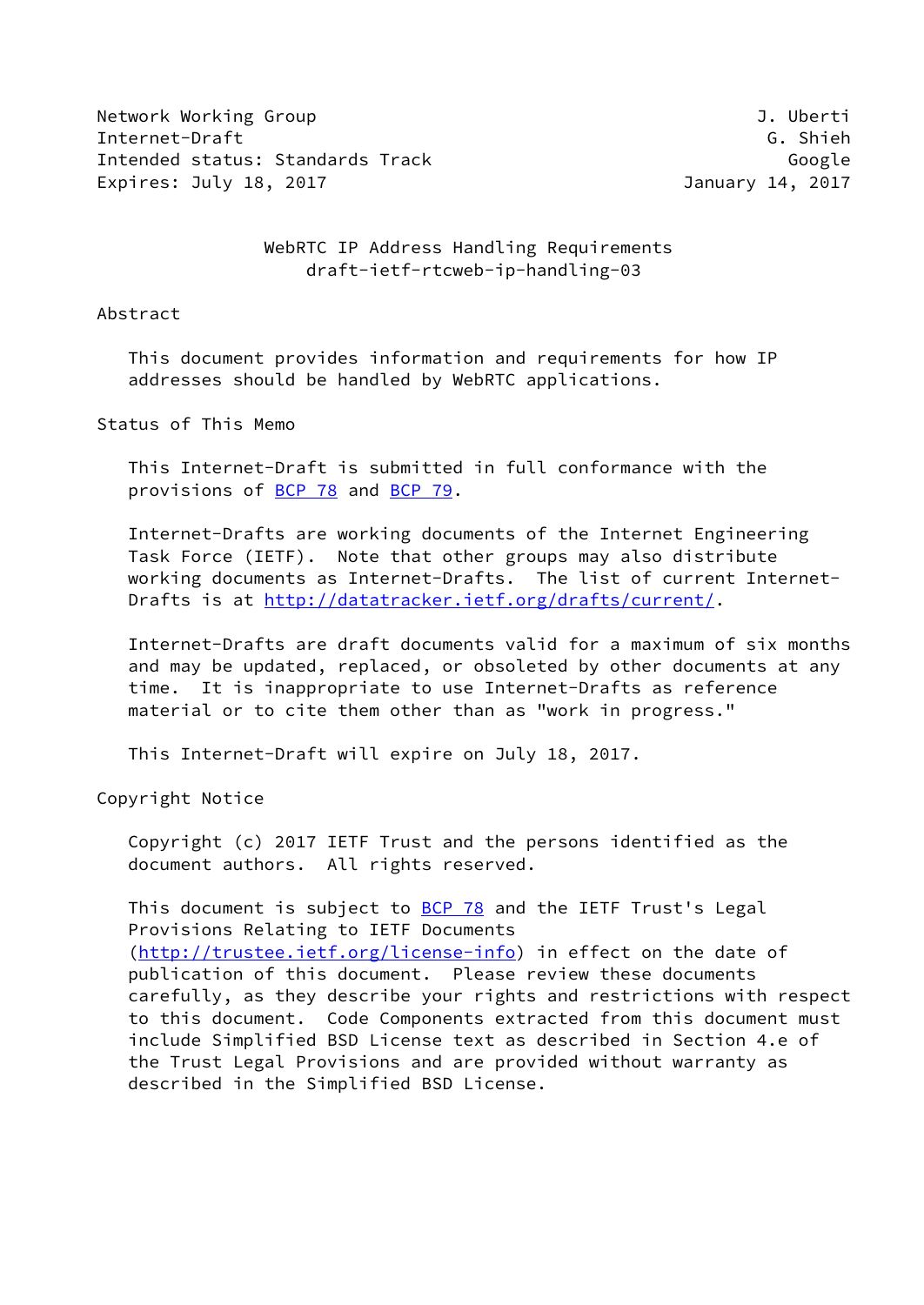# <span id="page-1-1"></span>Internet-Draft WebRTC IP Handling January 2017

## Table of Contents

## <span id="page-1-0"></span>[1](#page-1-0). Introduction

 As a technology that supports peer-to-peer connections, WebRTC may send data over different network paths than the path used for HTTP traffic. This may allow a web application to learn additional information about the user, which may be problematic in certain cases. This document summarizes the concerns, and makes recommendations on how best to handle the tradeoff between privacy and media performance.

<span id="page-1-2"></span>[2](#page-1-2). Problem Statement

 WebRTC enables real-time peer-to-peer communications by enumerating network interfaces and discovering the best route through the ICE [\[RFC5245](https://datatracker.ietf.org/doc/pdf/rfc5245)]protocol. During the ICE process, the peers involved in a session gather and exchange all the IP addresses they can discover, so that the connectivity of each IP pair can be checked, and the best path chosen. The addresses that are gathered usually consist of an endpoint's private physical/virtual addresses, and its public Internet addresses.

 These addresses are exposed upwards to the web application, so that they can be communicated to the remote endpoint. This allows the application to learn more about the local network configuration than it would from a typical HTTP scenario, in which the web server would only see a single public Internet address, i.e. the address from which the HTTP request was sent.

The information revealed falls into three categories: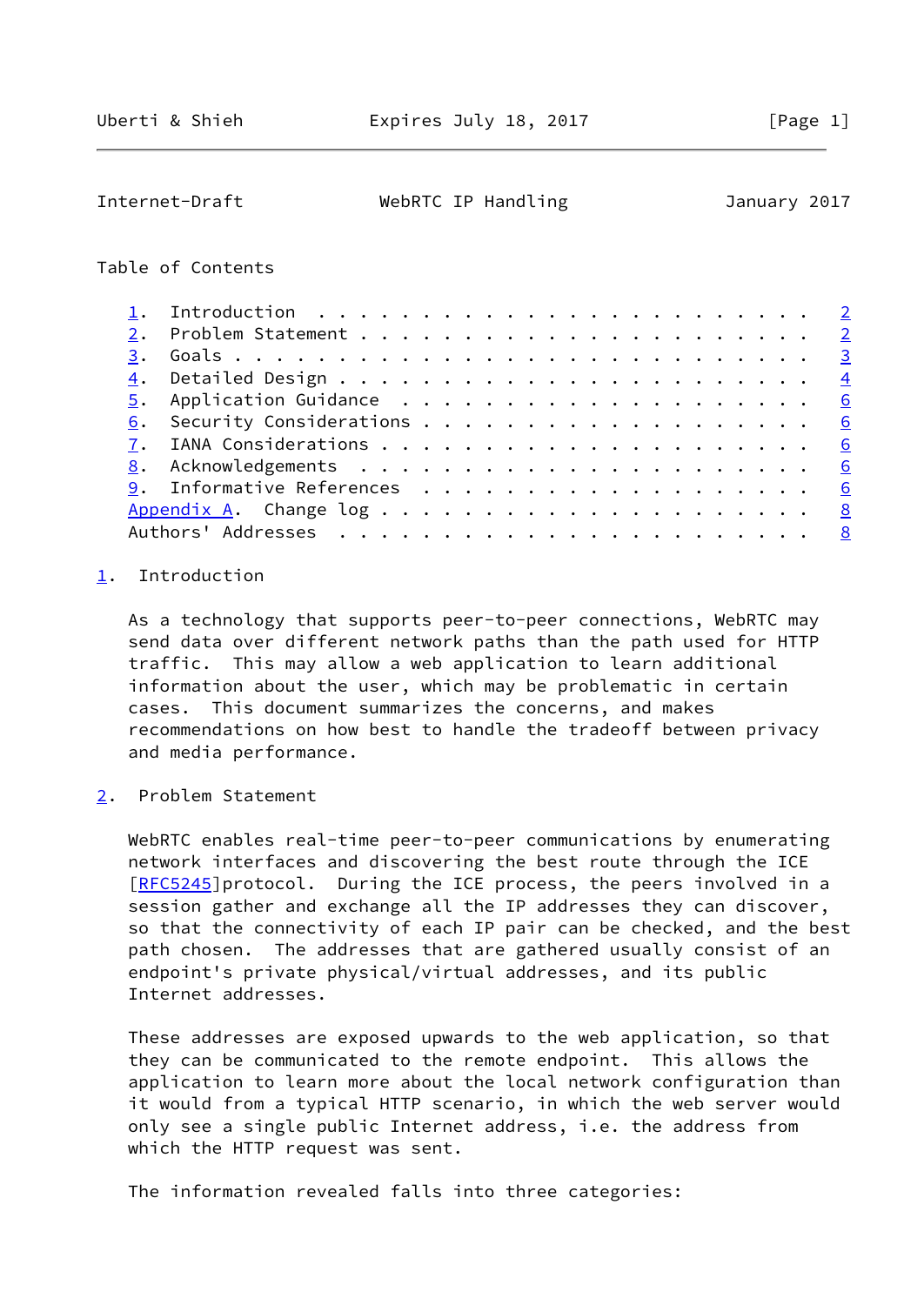1. If the client is behind a NAT, the client's private IP addresses, typically [[RFC1918](https://datatracker.ietf.org/doc/pdf/rfc1918)]addresses, can be learned.

Uberti & Shieh **Expires July 18, 2017** [Page 2]

<span id="page-2-1"></span>Internet-Draft WebRTC IP Handling and January 2017

- 2. If the client tries to hide its physical location through a VPN, and the VPN and local OS support routing over multiple interfaces (i.e., a "split-tunnel" VPN), WebRTC will discover the public address for the VPN as well as the ISP public address that the VPN runs over.
- 3. If the client is behind a proxy (a client-configured "classical application proxy", as defined in [\[RFC1919\], Section](https://datatracker.ietf.org/doc/pdf/rfc1919#section-3) 3), but direct access to the Internet is also supported, WebRTC's STUN [\[RFC5389](https://datatracker.ietf.org/doc/pdf/rfc5389)] checks will bypass the proxy and reveal the public address of the client.

 Of these three concerns, #2 is the most significant concern, since for some users, the purpose of using a VPN is for anonymity. However, different VPN users will have different needs, and some VPN users (e.g. corporate VPN users) may in fact prefer WebRTC to send media traffic directly, i.e., not through the VPN.

#3 is a less common concern, as proxy administrators can control this behavior through organization firewall policy if desired, coupled with the fact that forcing WebRTC traffic through a proxy will have negative effects on both the proxy and on media quality. For situations where this is an important consideration, use of a RETURN proxy, as described below, can be an effective solution.

#1 is considered to be the least significant concern, given that the local address values often contain minimal information (e.g. 192.168.0.2), or have built-in privacy protection (e.g. [\[RFC4941](https://datatracker.ietf.org/doc/pdf/rfc4941)]IPv6 addresses).

 Note also that these concerns predate WebRTC; Adobe Flash Player has provided similar functionality since the introduction of RTMFP [\[RFC7016](https://datatracker.ietf.org/doc/pdf/rfc7016)]in 2008.

<span id="page-2-0"></span>[3](#page-2-0). Goals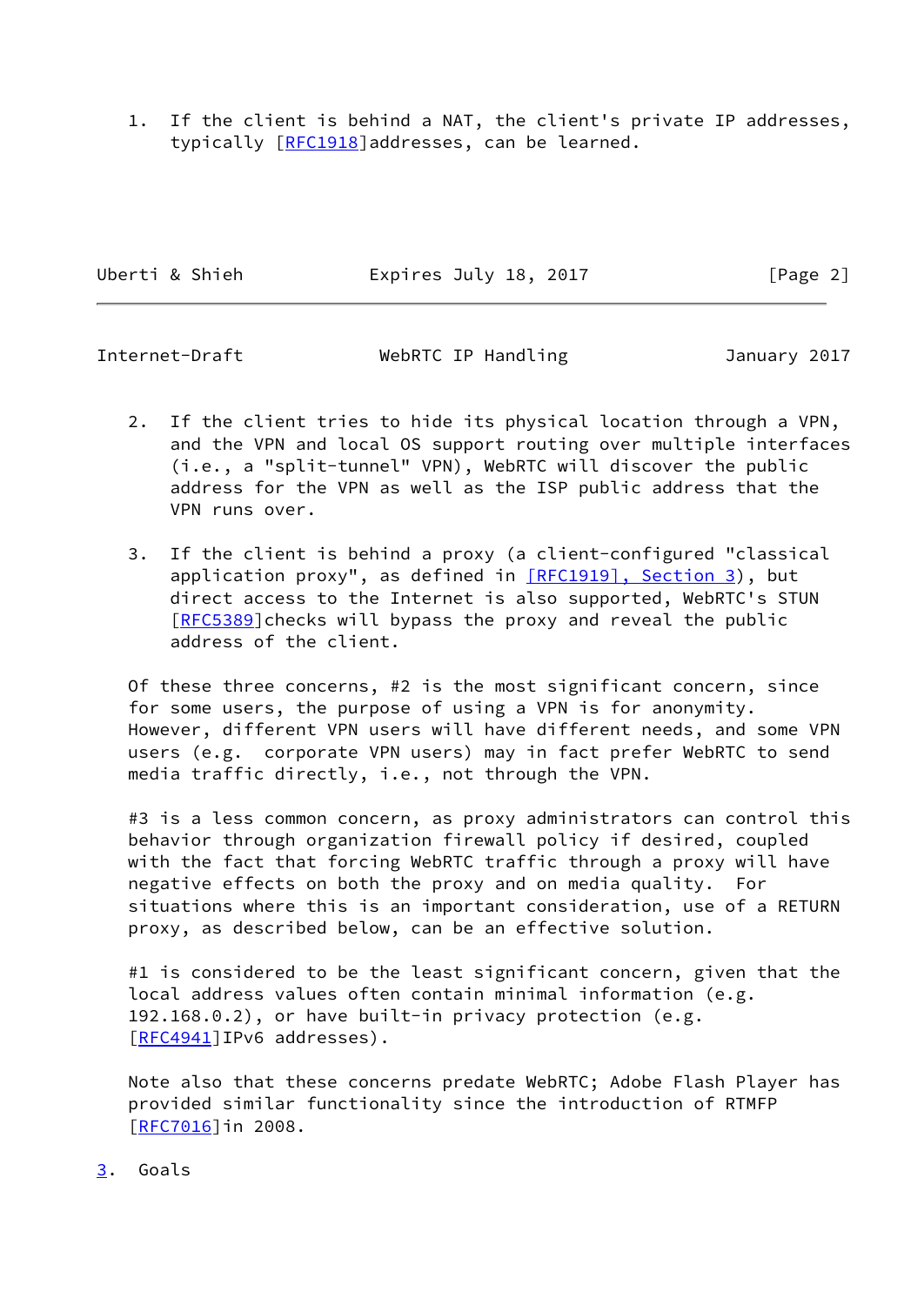Being peer-to-peer, WebRTC represents a privacy-enabling technology, and therefore we want to avoid solutions that disable WebRTC or make it harder to use. This means that WebRTC should be configured by default to only reveal the minimum amount of information needed to establish a performant WebRTC session, while providing options to reveal additional information upon user consent, or further limit this information if the user has specifically requested this. Specifically, WebRTC should:

 o Provide a privacy-friendly default behavior which strikes the right balance between privacy and media performance for most users and use cases.

| Uberti & Shieh | Expires July 18, 2017 | [Page 3] |
|----------------|-----------------------|----------|
|                |                       |          |

<span id="page-3-1"></span>Internet-Draft WebRTC IP Handling January 2017

- o For users who care more about one versus the other, provide a means to customize the experience.
- <span id="page-3-0"></span>[4](#page-3-0). Detailed Design

The key principles for the design are listed below:

- 1. By default, WebRTC should follow normal IP routing rules, to the extent that this is easy to determine (i.e., not considering proxies). This can be accomplished by binding local sockets to the wildcard addresses (0.0.0.0 for IPv4, :: for IPv6), which allows the OS to route WebRTC traffic the same way as it would HTTP traffic, and allows only the 'typical' public addresses to be discovered.
- 2. By default, support for direct connections between hosts (i.e., without traversing a NAT or relay server) should be maintained. To accomplish this, the local IPv4 and IPv6 addresses of the interface used for outgoing STUN traffic should still be surfaced as candidates, even when binding to the wildcard addresses as mentioned above. The appropriate addresses here can be discovered by the common trick of binding sockets to the wildcard addresses, connect()ing those sockets to some well-known public IP address (one particular example being "8.8.8.8"), and then reading the bound local addresses via getsockname(). This approach requires no data exchange; it simply provides a mechanism for applications to retrieve the desired information from the kernel routing table.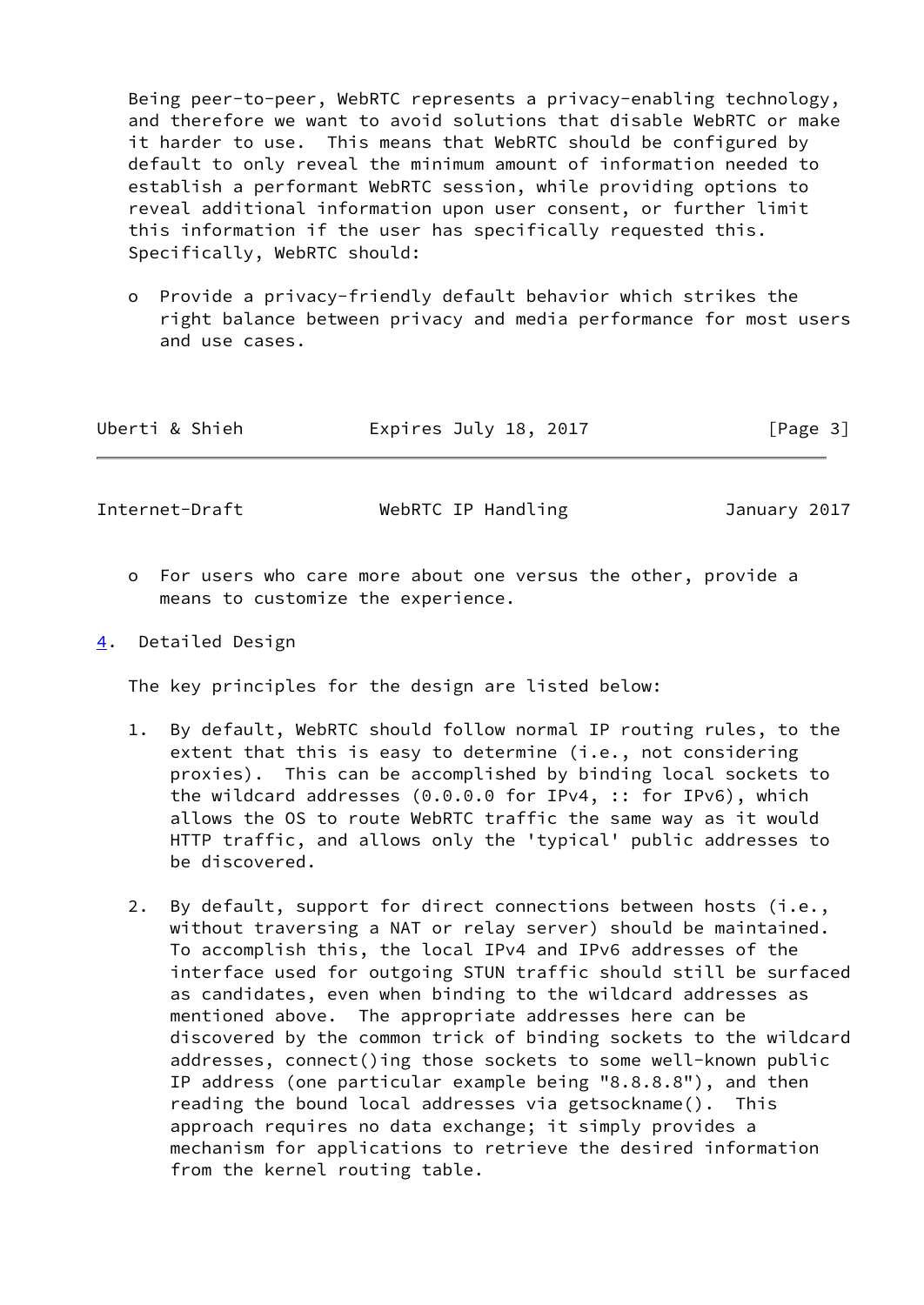- 3. Determining whether a web proxy is in use is a complex process, as the answer can depend on the exact site or address being contacted. Furthermore, web proxies that support UDP are not widely deployed today. As a result, when WebRTC is made to go through a proxy, it typically needs to use TCP, either ICE-TCP [\[RFC6544](https://datatracker.ietf.org/doc/pdf/rfc6544)]or TURN-over-TCP [[RFC5766](https://datatracker.ietf.org/doc/pdf/rfc5766)]. Naturally, this has attendant costs on media quality as well as proxy performance, and should be avoided where possible.
- 4. RETURN [[I-D.ietf-rtcweb-return](#page-6-4)] is a proposal for explicit proxying of WebRTC media traffic. When RETURN proxies are deployed, media and STUN checks will go through the proxy, but without the performance issues associated with sending through a typical web proxy.

 Based on these ideas, we define four specific modes of WebRTC behavior, reflecting different media quality/privacy tradeoffs:

Uberti & Shieh **Expires July 18, 2017** [Page 4]

Internet-Draft WebRTC IP Handling January 2017

- Mode 1: Enumerate all addresses: WebRTC MUST bind to all interfaces individually and use them all to attempt communication with STUN servers, TURN servers, or peers. This will converge on the best media path, and is ideal when media performance is the highest priority, but it discloses the most information.
- Mode 2: Default route + associated local addresses: WebRTC MUST follow the kernel routing table rules (e.g., by binding solely to the wildcard address), which will typically cause media packets to take the same route as the application's HTTP traffic. In addition, any private IPv4 and IPv6 addresses associated with the kernel-chosen interface MUST be discovered through getsockname, as mentioned above, and provided to the application. This ensures that direct connections can still be established in this mode.
- Mode 3: Default route only: This is the the same as Mode 2, except that the associated private address MUST NOT be provided. This may cause traffic to hairpin through a NAT, fall back to the application TURN server, or fail altogether, with resulting quality implications.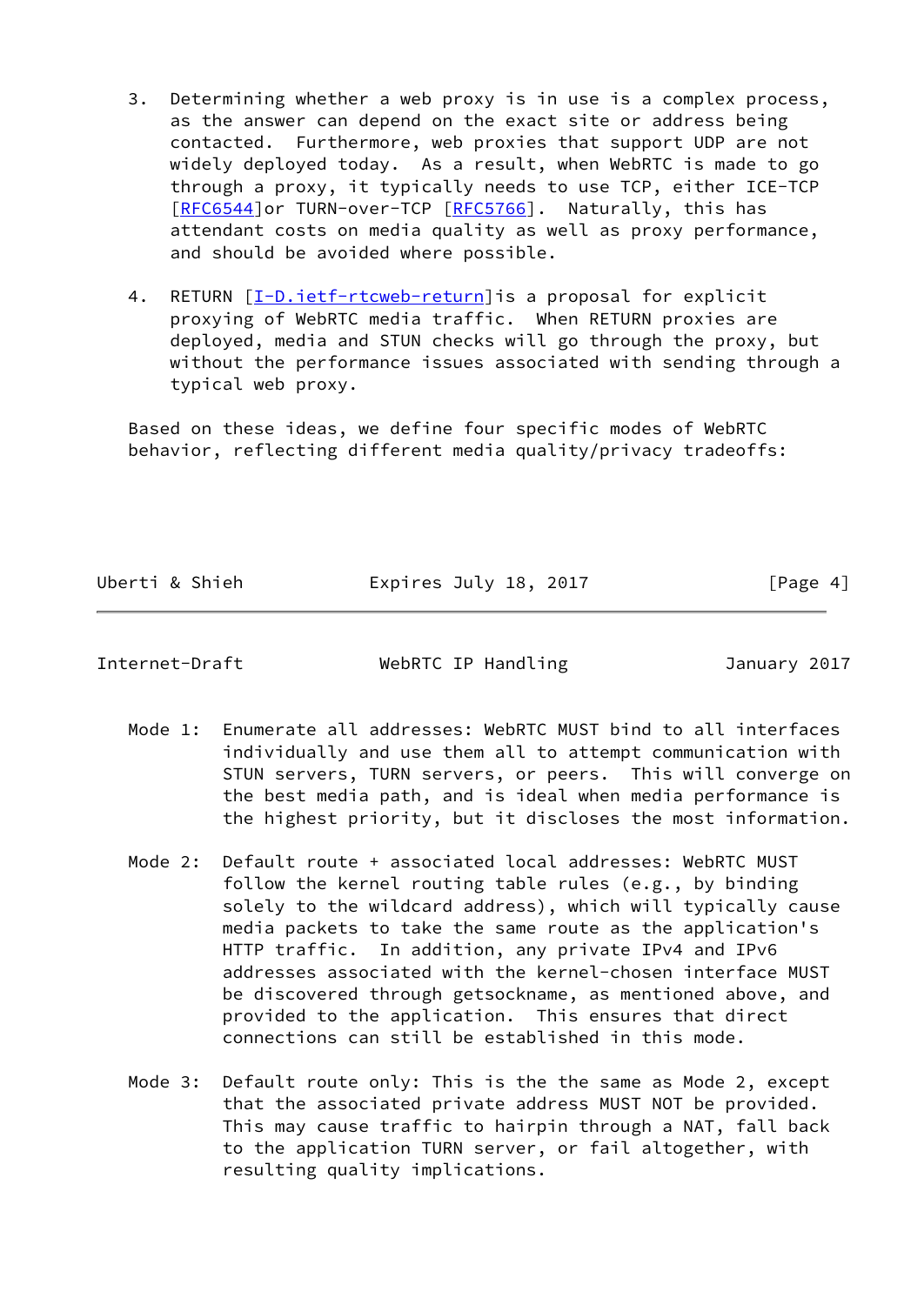Mode 4: Force proxy: This forces all WebRTC media traffic through a proxy, if one is configured. If the proxy does not support UDP (as is the case for all HTTP and most SOCKS [\[RFC1928](https://datatracker.ietf.org/doc/pdf/rfc1928)]proxies), or the WebRTC implementation does not support UDP proxying, the use of UDP will be disabled, and TCP will be used to send and receive media through the proxy. Use of TCP will result in reduced quality, in addition to any performance considerations associated with sending all WebRTC media through the proxy server.

 Mode 1 MUST only be used when user consent has been provided; this thwarts the typical drive-by enumeration attacks. The details of this consent are left to the implementation; one potential mechanism is to tie this consent to getUserMedia consent.

 In cases where user consent has not been obtained, Mode 2 SHOULD be used. This allows applications to still achieve direct connections in many cases, even without consent (e.g., data channel applications). However, user agents MAY choose a stricter default policy in certain circumstances.

 Note that when a RETURN proxy is configured for the interface associated with the default route, Mode 2 and 3 will cause any external media traffic to go through the RETURN proxy. While the RETURN approach gives the best performance, a similar result can be achieved for non-RETURN proxies via an organization firewall policy

<span id="page-5-1"></span>

| Internet-Draft | WebRTC IP Handling | January 2017 |
|----------------|--------------------|--------------|
|----------------|--------------------|--------------|

 that only allows external WebRTC traffic to leave through the proxy (typically, over TCP). This provides a way to ensure the proxy is used for any external traffic, but avoids the performance issues of Mode 4, where all media is forced through said proxy, for intra organization traffic.

<span id="page-5-0"></span>[5](#page-5-0). Application Guidance

 The recommendations mentioned in this document may cause certain WebRTC applications to malfunction. In order to be robust in all scenarios, the following guidelines are provided for applications:

 o Applications SHOULD deploy a TURN server with support for both UDP and TCP connections to the server. This ensures that connectivity can still be established, even when Mode 3 or 4 are in use,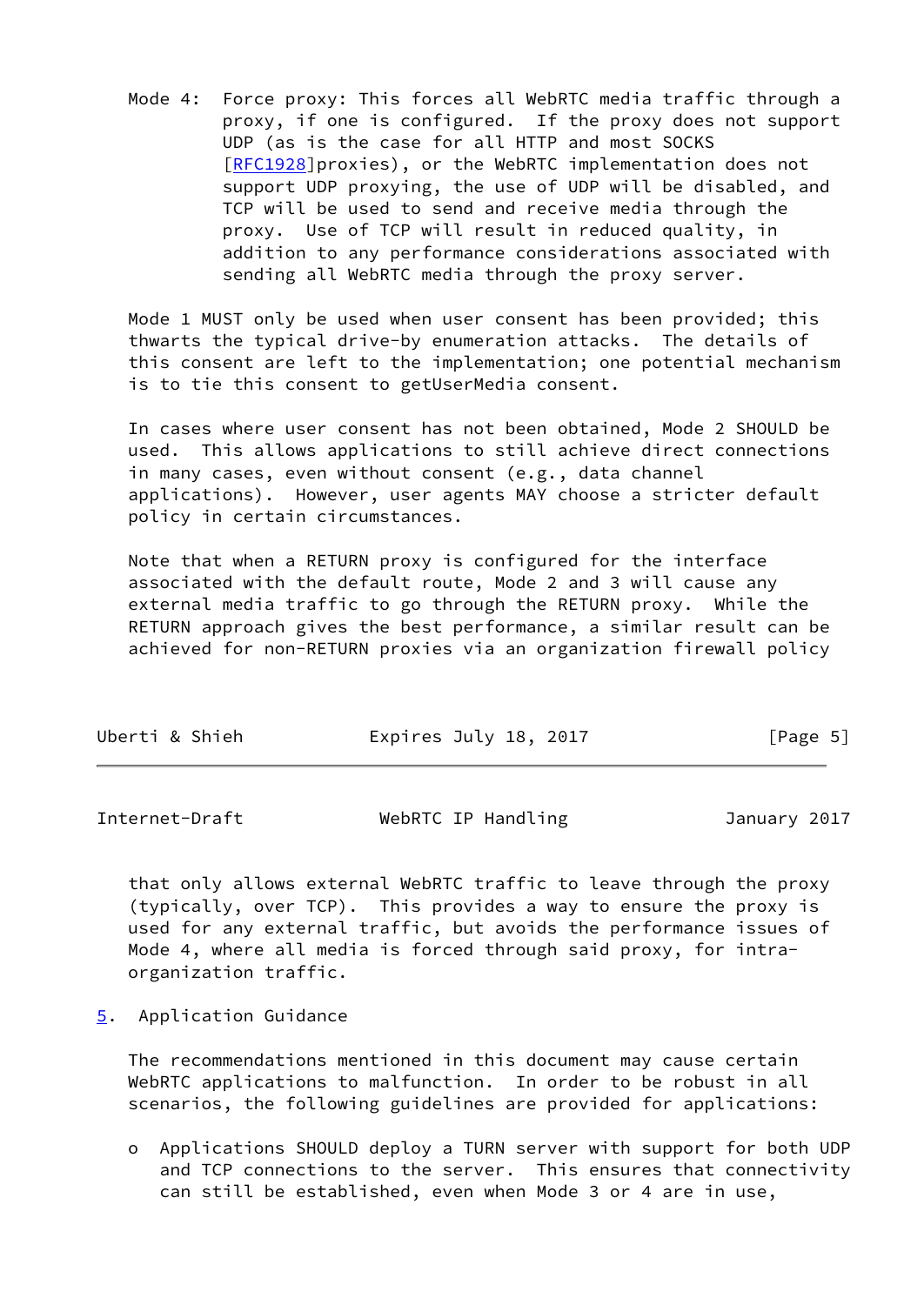assuming the TURN server can be reached.

- o Applications SHOULD detect when they don't have access to the full set of ICE candidates by checking for the presence of host candidates. If no host candidates are present, Mode 3 or 4 above is in use; this knowledge can be useful for diagnostic purposes.
- o Future versions of browsers may present an indicator to signify that the page is using WebRTC to set up a peer-to-peer connection. Applications MUST only use WebRTC in a fashion that is consistent with user expectations.
- <span id="page-6-0"></span>[6](#page-6-0). Security Considerations

This document is entirely devoted to security considerations.

<span id="page-6-1"></span>[7](#page-6-1). IANA Considerations

This document requires no actions from IANA.

<span id="page-6-2"></span>[8](#page-6-2). Acknowledgements

 Several people provided input into this document, including Harald Alvestrand, Ted Hardie, Matthew Kaufmann, Eric Rescorla, Adam Roach, and Martin Thomson.

<span id="page-6-3"></span>[9](#page-6-3). Informative References

<span id="page-6-4"></span>[I-D.ietf-rtcweb-return]

 Schwartz, B. and J. Uberti, "Recursively Encapsulated TURN (RETURN) for Connectivity and Privacy in WebRTC", [draft](https://datatracker.ietf.org/doc/pdf/draft-ietf-rtcweb-return-01) [ietf-rtcweb-return-01](https://datatracker.ietf.org/doc/pdf/draft-ietf-rtcweb-return-01) (work in progress), January 2016.

| Uberti & Shieh | Expires July 18, 2017 | [Page 6] |
|----------------|-----------------------|----------|
|----------------|-----------------------|----------|

Internet-Draft WebRTC IP Handling January 2017

- [RFC1918] Rekhter, Y., Moskowitz, B., Karrenberg, D., de Groot, G., and E. Lear, "Address Allocation for Private Internets", [BCP 5,](https://datatracker.ietf.org/doc/pdf/bcp5) [RFC 1918](https://datatracker.ietf.org/doc/pdf/rfc1918), DOI 10.17487/RFC1918, February 1996, <<http://www.rfc-editor.org/info/rfc1918>>.
- [RFC1919] Chatel, M., "Classical versus Transparent IP Proxies", [RFC 1919,](https://datatracker.ietf.org/doc/pdf/rfc1919) DOI 10.17487/RFC1919, March 1996, <<http://www.rfc-editor.org/info/rfc1919>>.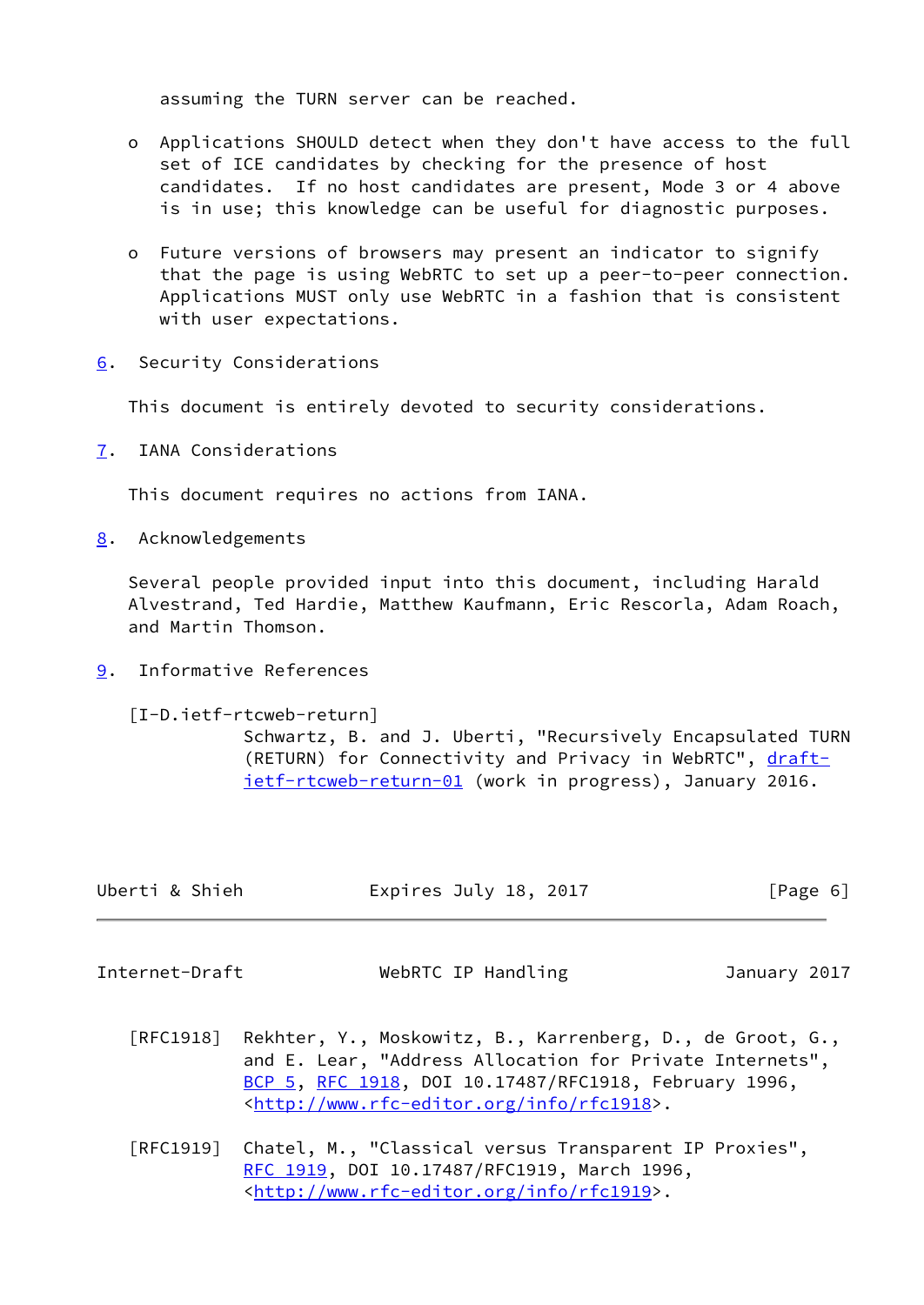- [RFC1928] Leech, M., Ganis, M., Lee, Y., Kuris, R., Koblas, D., and L. Jones, "SOCKS Protocol Version 5", [RFC 1928](https://datatracker.ietf.org/doc/pdf/rfc1928), DOI 10.17487/RFC1928, March 1996, <<http://www.rfc-editor.org/info/rfc1928>>.
- [RFC4941] Narten, T., Draves, R., and S. Krishnan, "Privacy Extensions for Stateless Address Autoconfiguration in IPv6", [RFC 4941](https://datatracker.ietf.org/doc/pdf/rfc4941), DOI 10.17487/RFC4941, September 2007, <<http://www.rfc-editor.org/info/rfc4941>>.
- [RFC5245] Rosenberg, J., "Interactive Connectivity Establishment (ICE): A Protocol for Network Address Translator (NAT) Traversal for Offer/Answer Protocols", [RFC 5245](https://datatracker.ietf.org/doc/pdf/rfc5245), DOI 10.17487/RFC5245, April 2010, <<http://www.rfc-editor.org/info/rfc5245>>.
- [RFC5389] Rosenberg, J., Mahy, R., Matthews, P., and D. Wing, "Session Traversal Utilities for NAT (STUN)", [RFC 5389](https://datatracker.ietf.org/doc/pdf/rfc5389), DOI 10.17487/RFC5389, October 2008, <<http://www.rfc-editor.org/info/rfc5389>>.
- [RFC5766] Mahy, R., Matthews, P., and J. Rosenberg, "Traversal Using Relays around NAT (TURN): Relay Extensions to Session Traversal Utilities for NAT (STUN)", [RFC 5766](https://datatracker.ietf.org/doc/pdf/rfc5766), DOI 10.17487/RFC5766, April 2010, <<http://www.rfc-editor.org/info/rfc5766>>.
- [RFC6544] Rosenberg, J., Keranen, A., Lowekamp, B., and A. Roach, "TCP Candidates with Interactive Connectivity Establishment (ICE)", [RFC 6544](https://datatracker.ietf.org/doc/pdf/rfc6544), DOI 10.17487/RFC6544, March 2012, [<http://www.rfc-editor.org/info/rfc6544](http://www.rfc-editor.org/info/rfc6544)>.
- [RFC7016] Thornburgh, M., "Adobe's Secure Real-Time Media Flow Protocol", [RFC 7016](https://datatracker.ietf.org/doc/pdf/rfc7016), DOI 10.17487/RFC7016, November 2013, <<http://www.rfc-editor.org/info/rfc7016>>.

Uberti & Shieh **Expires July 18, 2017** [Page 7]

<span id="page-7-1"></span>Internet-Draft WebRTC IP Handling January 2017

<span id="page-7-0"></span>[Appendix A.](#page-7-0) Change log